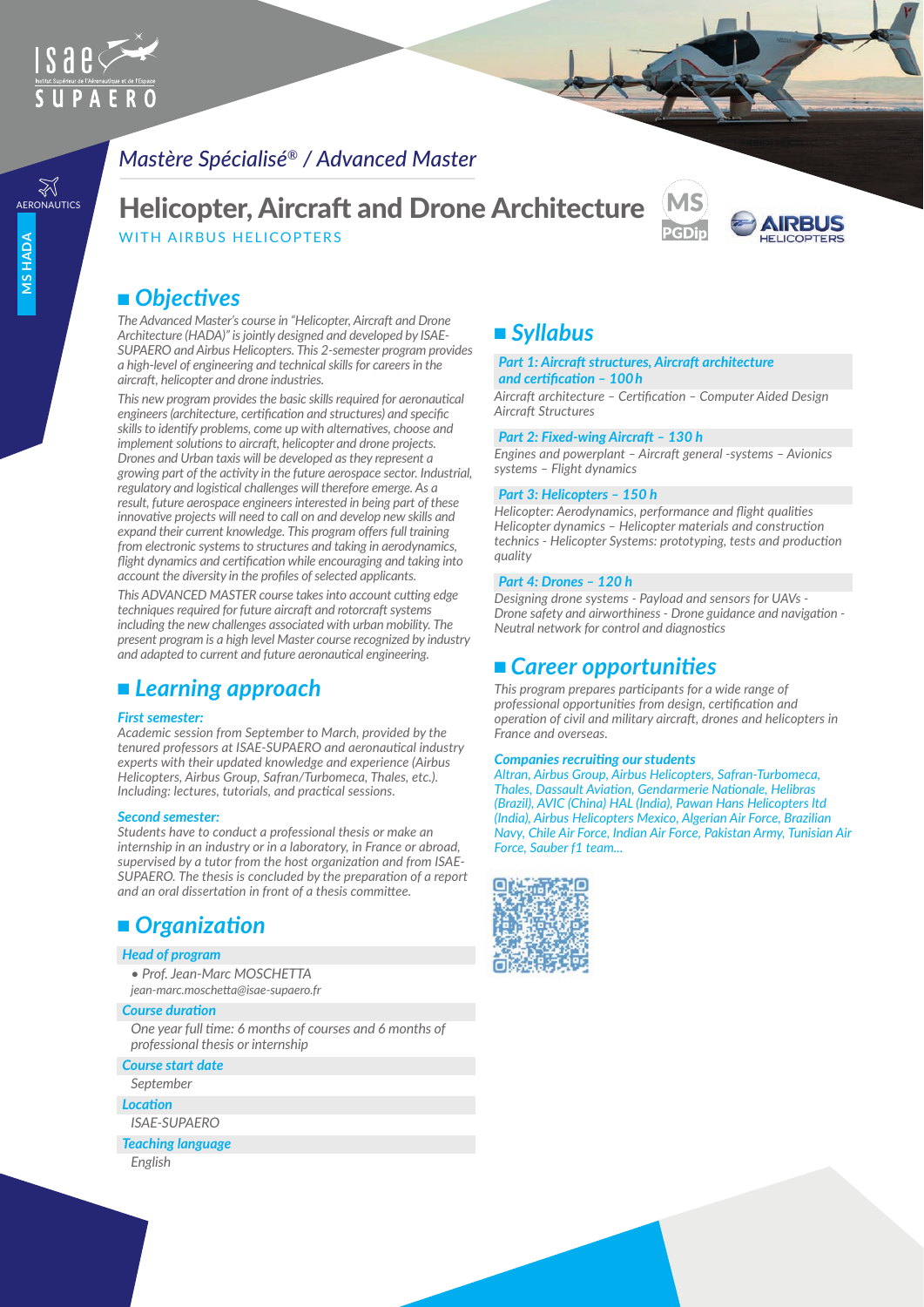

*Testimonies*

### *Why did you choose ISAE-SUPAERO and apply for this MS? What were your objectives?*

*ESTELLE CADARS Graduated in 2019*

*Quality Assurance Manager | Aviaco France* 

*During my studying in engineering school in apprenticeship, I have worked in Airbus Helicopters. After this experience I was determined to work in a helicopters company as an engineer but I didn't have any technical background. ISAE-SUPAERO is the most famous school to learn about aeronautic, so it was the best solution to fill my wish.*

*I have chosen the Master HADA because it's the only one with helicopters lessons and it's a general one without any specialization so it has allowed me to have a good perception of different kind of jobs.*

*JULIEN VOIRIN Graduated in 2019 Structural Design Engineer | Dassault Aviation* 

*Coming from a non-specialized engineering school, INSA Rouen Normandie, and being really fascinated by flying systems, for me it was obvious to apply for ISAE-SUPAERO which is one of the best engineering school in the aeronautical field, in France. Therefore, I was sure that this school would open many doors for my future career.*

*MS HADA perfectly met my expectations since my goal was to discover and learn all about flying systems. My second interest was to have a first contact with an innovative and new system: Drones.* 

#### *According to your experience, what are the strong assets of the Master?*

*The strongest assets of this master are: the quality of the lectures taught by specialist engineers from several companies. They are passionate about their jobs and they don't hesitate to take time to transmit us their experiences. It gathers all fields regarding aircraft, drone and helicopters (regulation, design, dynamics, avionics, systems, performance etc). And then, there are lot of visits planned in severals companies in Toulouse and in AH in Marignane.* 

*The strong assets of MS HADA master are numerous: the proximity with industries (experience at Airbus Helicopters), with teachers/engineers who were really easy to interact and always there to dedicate their time in moments of need. The fact we obtain an overview of all the systems in three different categories (planes, helicopters, drones), that companies value this program, giving us a chance to find good internships and opening the gates for the best jobs out there. And last, but not least, the fact that this master is entirely taught in english.*

#### *What are your career plans?*

*I have been lucky to perform my internship in Airbus Toulouse in the Flight Test department. My plans after graduation is to join AHD for two reasons: I always wanted to work as a flight test engineer for helicopters, and thanks to this Master I have discovered the drone area, so I hope I will work as well on the taxi drone project in Donauwörth !*

*I plan to stay to stay in the aeronautical domain. I want to continue working in the design office with dimensioning of aeronautical structures, as I'm doing during my internship at Dassault Aviation. My initial plan is to gain a strong technical luggage in mechanics and, throughout the years, be able to evolve in my career inside Dassault Aviation.*